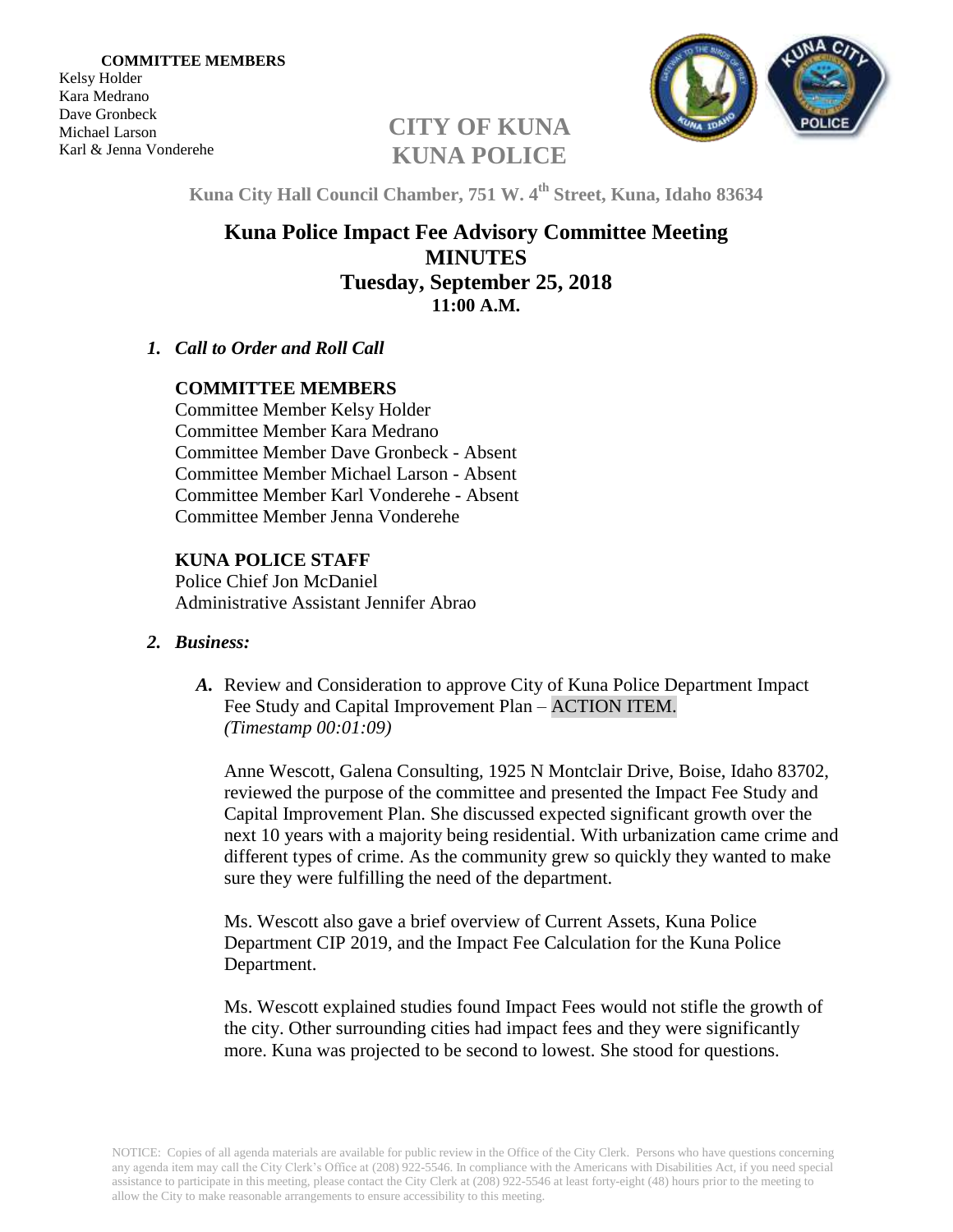Committee Member Jenna Vonderehe confirmed they were looking for 23 officers in addition to the 17 they had.

Kuna Police Chief Jon McDaniel replied it had been discussed between the City of Kuna and the Police Department to fund the additional officers needed. The goal was to be at 1/1,000 residents.

Ms. Wescott reviewed how growth was paid for both from growth itself through services and through municipal budgeting practices.

Committee Member Jenna Vonderehe asked how the school district or another city department would share services/space.

Ms. Wescott reviewed ongoing discussions concerning shared space.

Chief McDaniel explained depending on the location/space the city may share office space but they were also considering south county deputies with the ACSO. The county still paid for 40% of the department's assists. Since Kuna was a contract they had to make site decisions that were best for both Kuna and ACSO.

Ms. Wescott added they also had to take a look long term when considering placement.

Committee Member Kara Medrano asked, when someone bought a house here, at what point did they pay the fee.

Ms. Wescott replied the builder paid the fee when they got the building permit. It was usually then wrapped into the final price of the home. The buyer did ultimately pay the fee.

Committee Member Kelsy Holder asked how they came up with the valuation for the current facilities.

Ms. Wescott shared how they reached those numbers.

Committee Member Kelsy Holder asked about paying per square foot for construction in house vs. contracting out.

Ms. Wescott responded they were considering keeping the building in house vs. contracting out. It had been discussed but needed to be visited more. There was also the ability to put a cost index or inflationary index in the ordinance.

All 3 members present supported the inflationary language being in the legal documentation.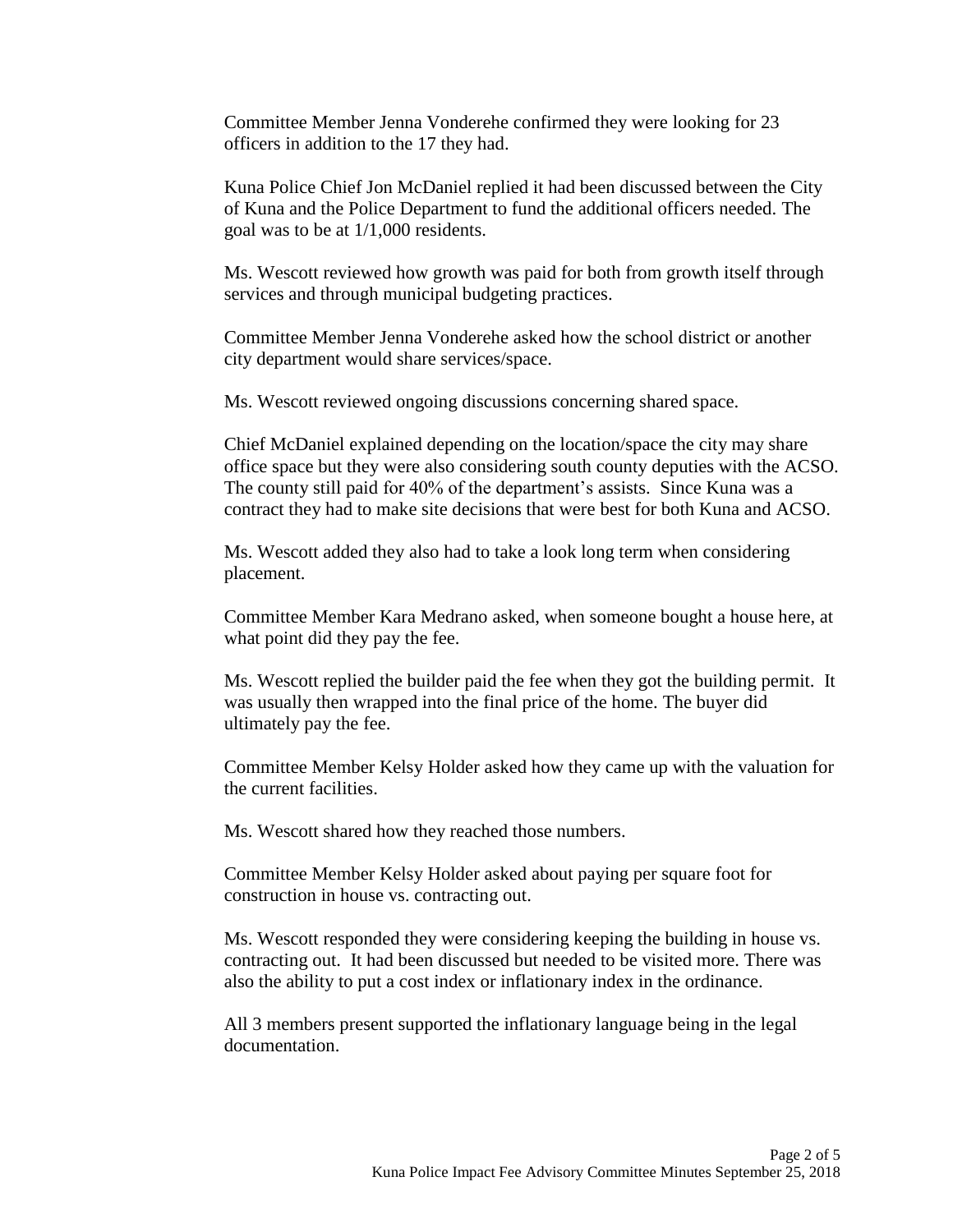Committee Member Kelsy Holder recalled a discussion between him and Committee Member Dave Gronbeck, who was absent, on the balance between residential and non-residential. Some of the other impact fee committees had the ability to waive or reduce the burden on the non-residential. He felt in this case the margins were much smaller and he did not feel it was necessary to alleviate the burden from them from this perspective. He encouraged others to address it then if they felt strongly about having the ability to waive or decrease the burden on those commercial developers.

Ms. Wescott explained the City had the ability to review each development independently.

Committee Member Kelsy Holder commented on the number for the increase in growth. It still seemed conservative to him.

Ms. Wescott also felt the number was a little conservative but if they went too liberal they could come up short. They as a committee could advise the City to recalculate when they felt it was needed.

Committee Member Kelsy Holder addressed what the impact fees could be used for. He asked about vehicle turn over in particular.

Chief McDaniel explained the turn over for the different types of vehicles they used.

Ms. Wescott added very few agencies would run a car for longer periods of time. It was not worth it to run a car longer when you considered the amount spent on upkeep and service.

Chief McDaniel asked why Kuna's figures came in so much less than Nampa's.

Ms. Wescott explained how Nampa got to their numbers and why they were higher.

Committee Member Kelsy Holder asked about revisiting the numbers in a few years in case the fees were not enough.

Ms. Wescott replied yes, it would definitely be an option and be revisited. Other options such as bonds could also come into consideration depending on growth.

Committee Member Kara Medrano asked what the next steps would be.

Ms. Wescott outlined the next steps to be taken. The three present members should give their opinions/advise to City Council on whether or not the fees should be adopted or on changes needed. Ms. Wescott would then have a briefing with Mayor and Council. If Mayor and Council approved there would be a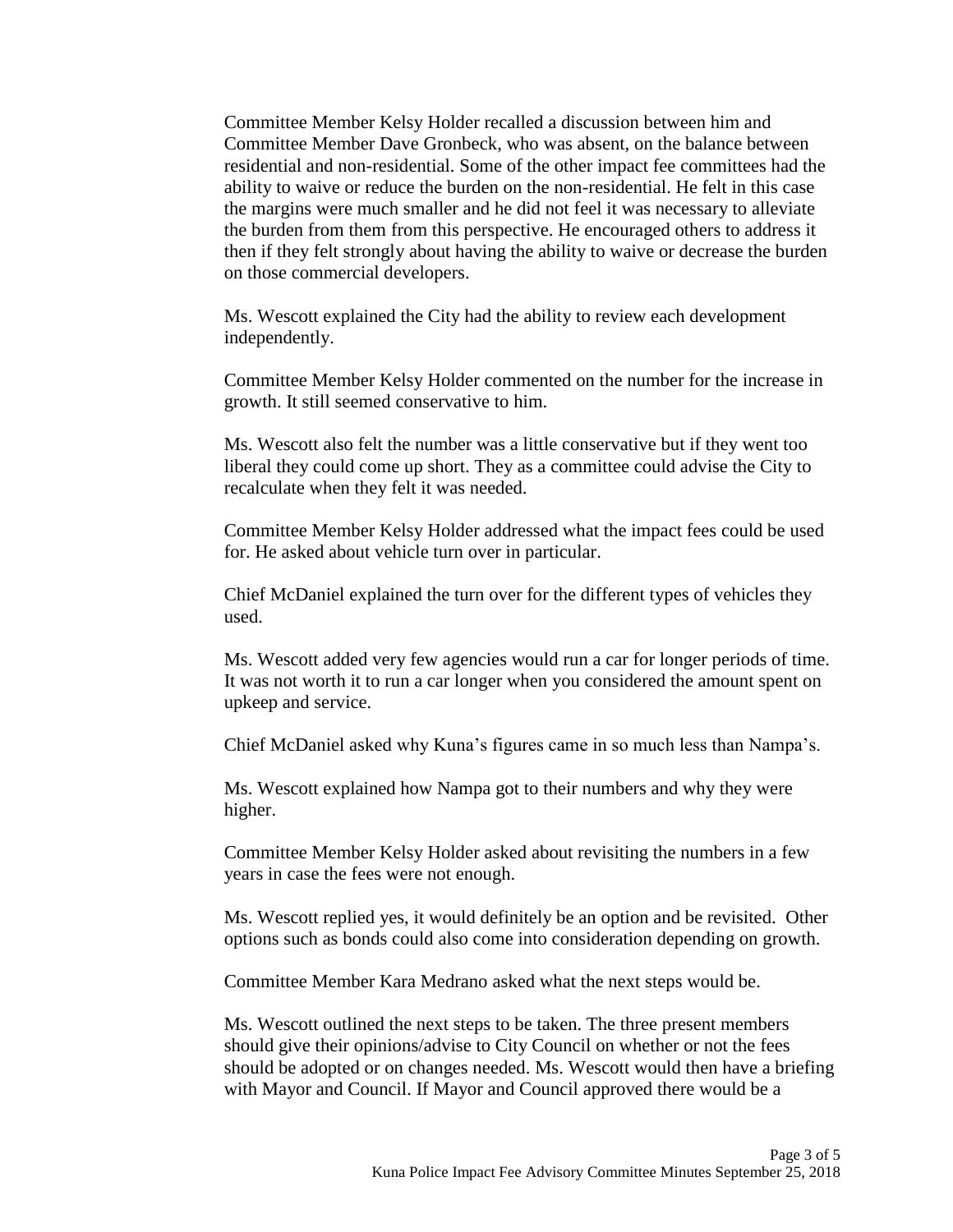hearing with Planning and Zoning to adopt the CIP into the comp plan. After that there would be a fee hearing with City Council for an open public conversation. If it was approved at the close of the public hearing the ordinance would come into effect after 30 days. If they said yes that day it would probably be February before it went into effect.

Committee Member Kara Medrano commented on the number of building permits going out without fees attached in the meantime.

Ms. Wescott replied the need to get the process going as soon as possible could be part of the advice they gave to Council.

Committee Member Jenna Vonderehe asked for clarification on 5000 net growth.

Ms. Wescott explained where that prediction came from.

Committee Member Jenna Vonderehe was concerned about growth just outside Kuna city limits and how that impacted Kuna's services.

Ms. Wescott explained how they could handle that including asking the County to give them impact fees. If they did not give them impact fees Kuna's level of service would go down. That was currently happening with about 15 fire districts and the outcome of those situations could set a precedent for police impact fees.

The Committee and Ms. Wescott discussed the level and cost of service with urban and rural areas as well as contracting services through the Sheriff's Office. In particular, how it related to Kuna city subsidizing unincorporated Kuna.

Chief McDaniel stated they would only service areas outside of their jurisdiction in case of an emergency. They were able to track when their services were shared and they could receive funds back for those services provided.

Committee Member Kelsy Holder concurred with Committee Member Kara Medrano to have the Council look at this sooner rather than later so they were not losing out on fees for development being done then.

Committee Member Kara Medrano suggested reviewing annually at that point.

Committee Member Jenna Vonderehe also agreed. They wanted this plan in action as soon as possible.

Ms. Wescott responded when they did these projections they used the best data they had at that point. It was the science of finding what the projections were. The key was meeting annually which they had to do by law anyway to see how much money came in and how it was spent. She suggested, given the condition they were in, they may want to ask the City to provide an annual building permit report